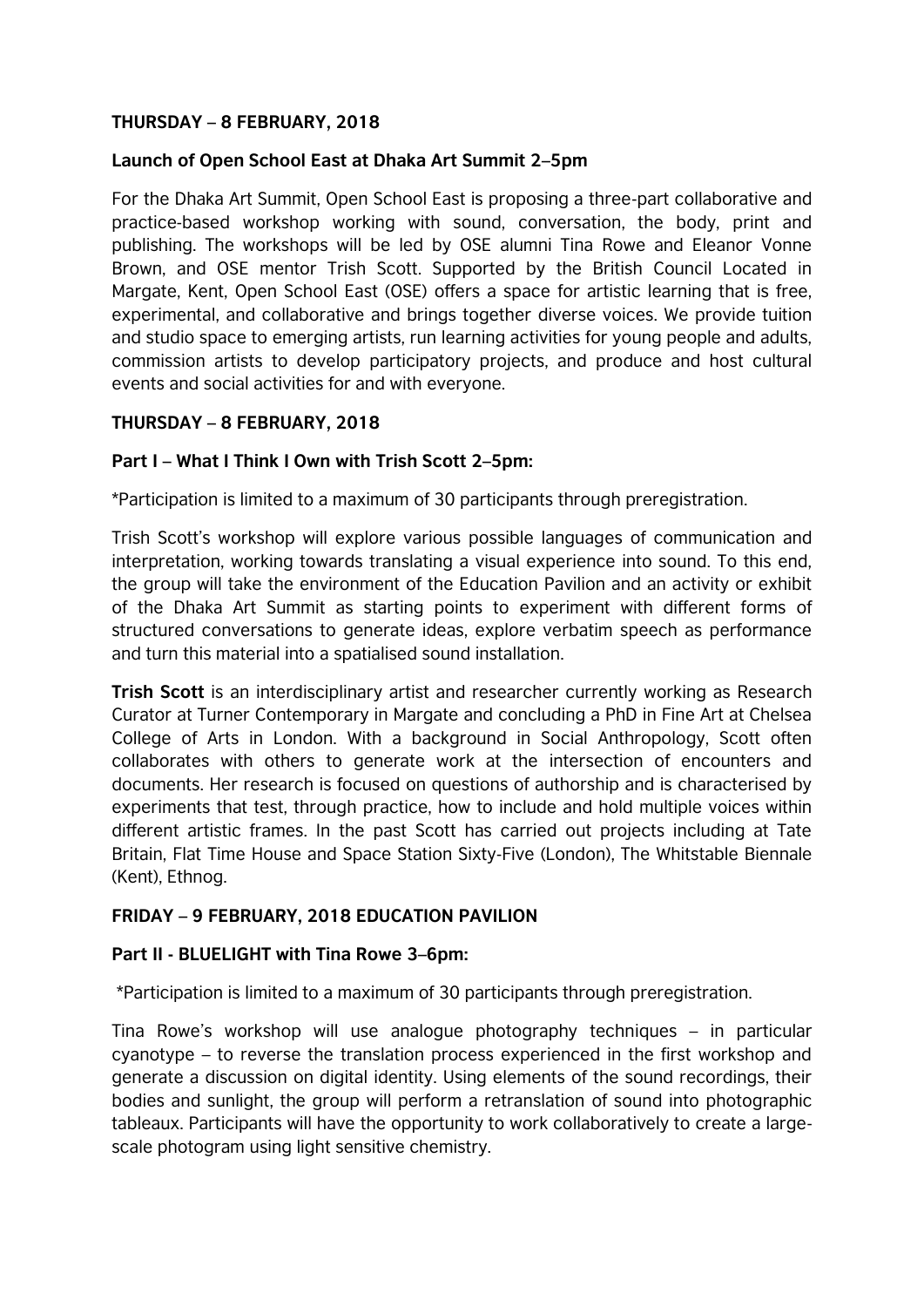**Tina Rowe**'s practice starts with photography and tests the notion of 'the decisive moment', using apparatus that stretches exposure in order to draw out meaning and manifest the process as part of the finished work. Making these images often involves performative actions in public and private spaces. Parallel to her practice, she delivers workshops that consider identity and permanency in digital images and that conflate old and new techniques such as smartphone and cyanotype. Recent exhibitions include: Revela-T Contemporary Analogue Photography Festival, Barcelona, Pavlovka Pinhole Fest, Kiev, and London Pinhole Festival, London.

# **SATURDAY – 10 FEBRUARY, 2018**

## **Part III - MASTHEAD with Eleanor Vonne Brown 10am–1pm:**

\*Participation is limited to a maximum of 30 participants through preregistration.

Eleanor Vonne Brown's workshop will turn the Education Pavilion into a collaborative publishing space. The process will start with an editorial meeting during which different roles will be attributed: from object and picture researchers, to news writers and art directors. The participants may choose from personal stories or current issues to generate visual tableaux that will come together in a live edit and be distributed via social media. This is a rapid exercise in visual storytelling, sequencing and distribution.

#### Materials: To be provided

**Eleanor Vonne Brown** produces publishing projects and arts events. Working mainly within the area of independent publishing, she specialises in artist books and creating publishing spaces. Projects include: 'The Cast of the Crystal Set', 'Publication as Practice', 'Super Woofer Sound Fair' and bookshop and project space X Marks the Bökship. She is a regular lecturer at London College of Communication, Greenwich University, Central St Martins and gives talks and runs workshops at Art and Design colleges and project spaces across the UK.

# **Tuesday - 6 February 2018, 3 - 4 pm Wednesday - 7 February 2018, 1 - 2 pm**

## **Graphic Design and Poster Making Workshop with Fraser Muggeridge 3–4pm:**

\*Participation is limited to a maximum of 10 participants (with an off-site visit) through pre-registration.

This creative journey through print processes, led by UK graphic designer Fraser Muggeridge, will explore the constraints and opportunities embedded within 3 commercial print production methods located close to the Art Summit. How can an image or design be created without a predetermined idea of what that might be? And how does that change with each print process. This workshop is suitable for those interested in graphic design, typography, print making, and process based art practice.